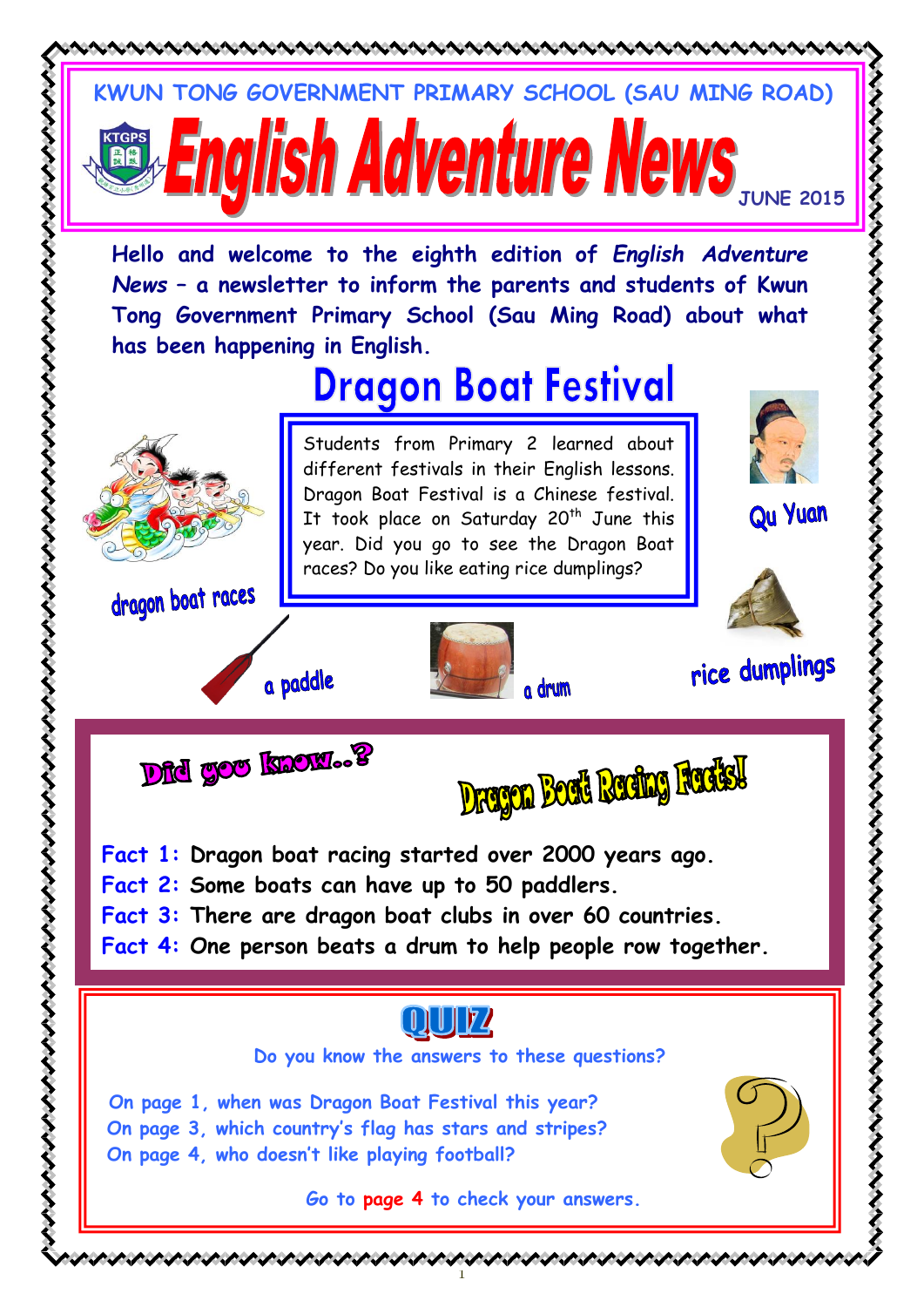## Kindergarten Visit **ŽAAAAAAA**

Students from a local kindergarten came to visit our school on  $9^{th}$  January 2015. They went on a tour of the school and took part in various activities. They had the opportunity to visit the English Room. They learned some phonics and made some words using Play-Doh.



**Making Fun English Words!** 







Be a Superstan!

いへへへへへ

Students in P.1 and P.2 got rewarded for their hard work in PLP-R/W lessons this year. When they got five stars, they received a lucky draw ticket from Mr. Steven and put it into the lucky draw box. 40 students have won either a Pizza Hut lunch with Mr. Steven or a McDonald's coupon this year. Congratulations to the winners!

Winners of the P.2 Superstar Lucky Draw are eating their pizza in the English Room.

2





Let me introduce you to … **Lily**

She is a dog. She lives in England with Mr. Steven's mum and dad. She is 14 months old. She is cute. She likes running in the house. Every month she goes to the dogs' hairdresser!

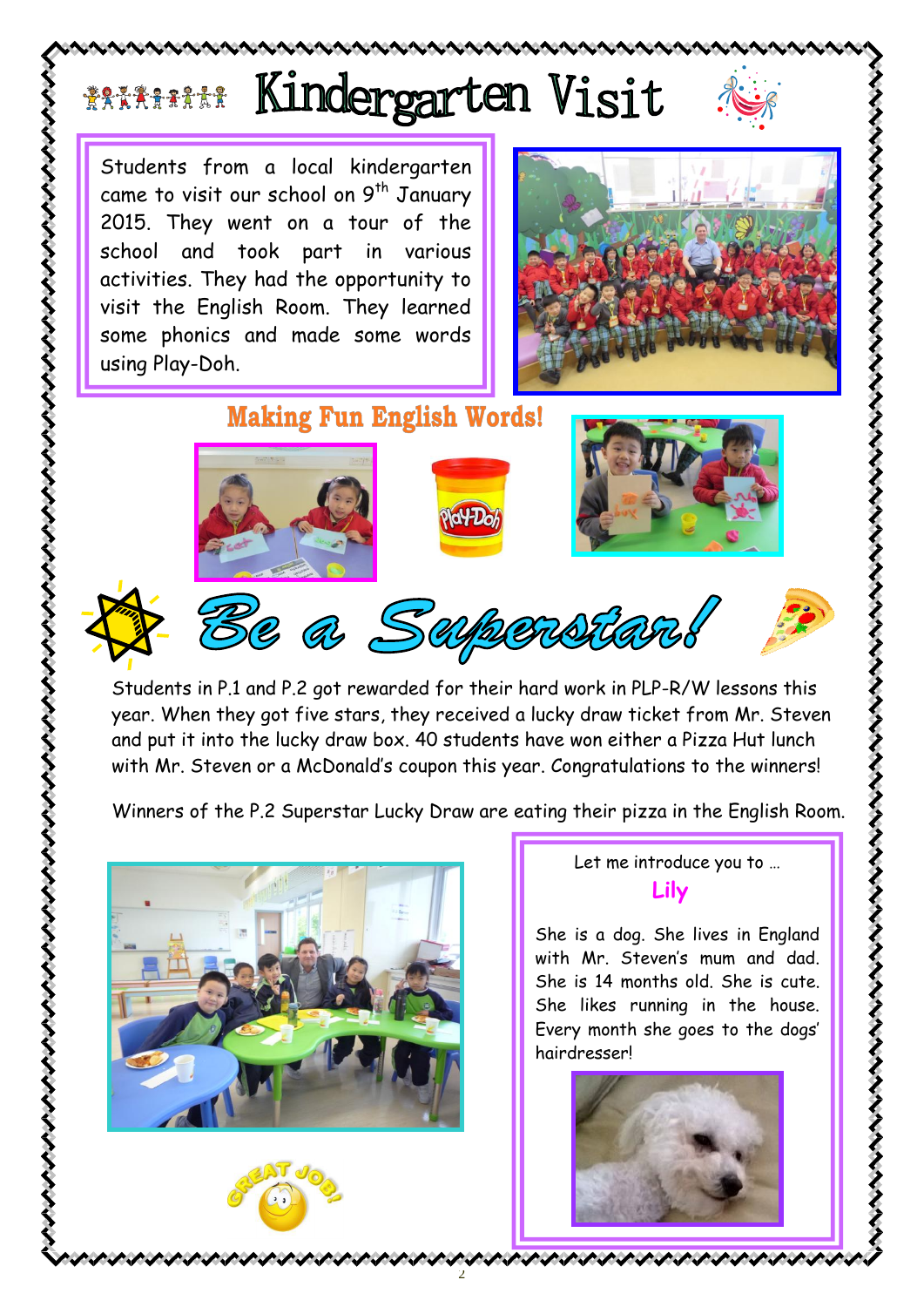